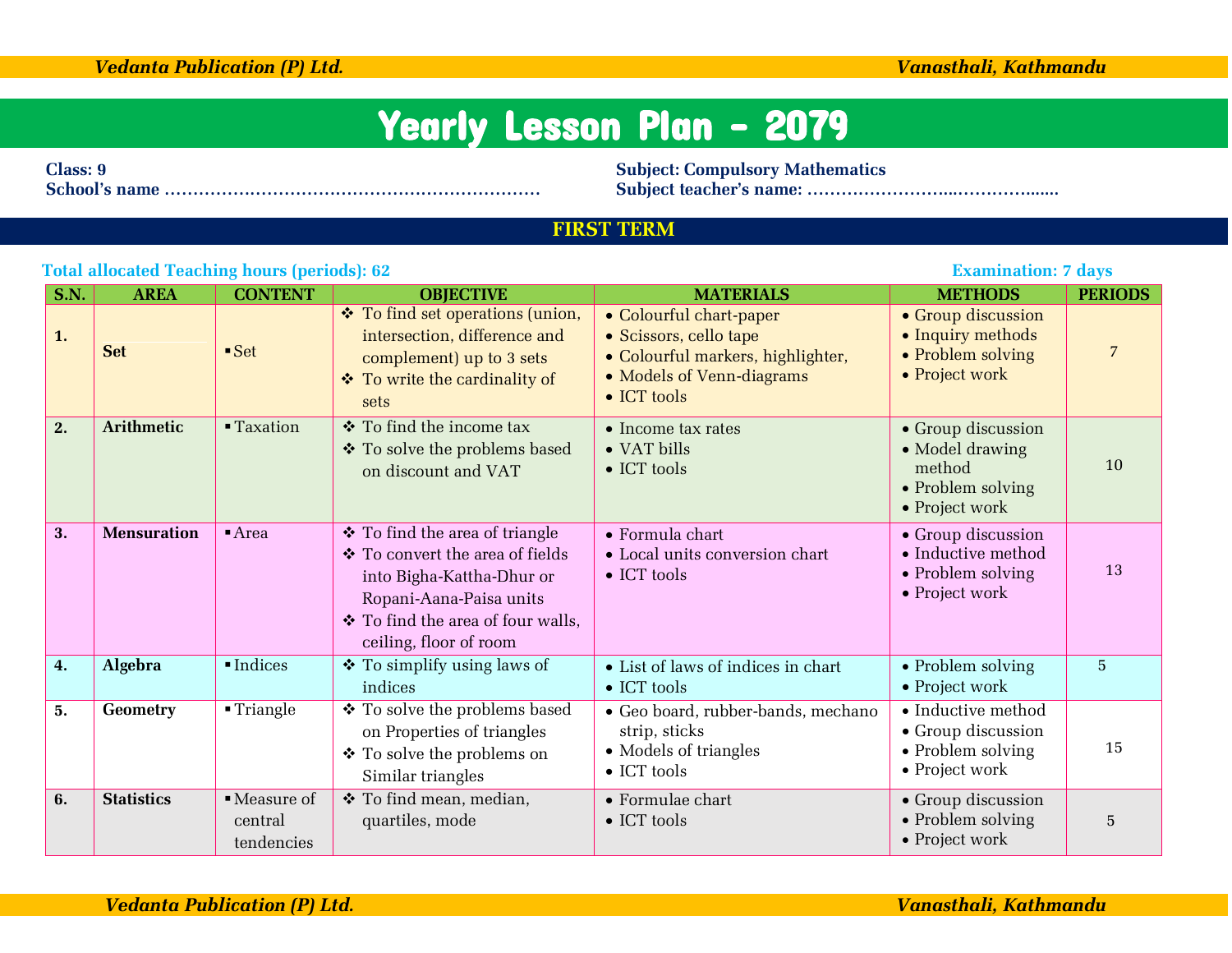## **SECOND TERM**

|             | Total allocated Teaching Hours: 37<br>вланниации; / цауэ |                                                                      |                                                                                              |                                                                                      |                                                                                                       |                |  |
|-------------|----------------------------------------------------------|----------------------------------------------------------------------|----------------------------------------------------------------------------------------------|--------------------------------------------------------------------------------------|-------------------------------------------------------------------------------------------------------|----------------|--|
| <b>S.N.</b> | <b>AREA</b>                                              | <b>CONTENT</b>                                                       | <b>OBJECTIVE</b>                                                                             | <b>MATERIALS</b>                                                                     | <b>METHODS</b>                                                                                        | <b>PERIODS</b> |  |
| 1.          | <b>Arithmetic</b>                                        | <b>Bonus</b> and<br>Commission                                       | ❖ To find the bonus amount<br>❖ To solve the problems based<br>on commission and<br>dividend | • Definition/formulae charts<br>$\bullet$ ICT tools                                  | • Group discussion<br>• Problem solving<br>• Project work                                             | 9              |  |
| 2.          | <b>Mensuration</b>                                       | $\blacksquare$ Prism                                                 | ❖ To find the cross sectional<br>area, volume, LSA and TSA<br>of prism                       | • Models of prisms<br>• Formula chart<br>$\bullet$ ICT tools                         | • Inductive method<br>• Discovery method<br>• Problem solving<br>• Project work                       | 10             |  |
| 3.          | Algebra                                                  | $\blacksquare$ Factorization<br>$\blacksquare$ HCF and<br><b>LCM</b> | ❖ To factorize the expressions<br>❖ To find the HCF and LCM<br>of expressions                | • Formulae chart<br>• Models of $(a \pm b)^2$ , $a^3 \pm b^3$<br>$\bullet$ ICT tools | • Inductive method<br>• Deductive method<br>• Group discussion<br>• Problem solving<br>• Project work | 15             |  |
| 4.          | <b>Geometry</b>                                          | • Parallelogram                                                      | ❖ To prove some properties of<br>parallelogram<br>❖ To solve problems on<br>parallelogram    | • Geo board, rubber-bands,<br>mechano strip, sticks<br>$\bullet$ ICT tools           | • Group discussion<br>$\bullet$ Problem solving<br>• Project work                                     | 6              |  |
| 5.          | <b>Statistics</b>                                        | Graphical<br>representatio<br>n of data                              | ❖ To represent the data in<br>histogram, frequency<br>polygon and ogives                     | • Models of histogram and<br>frequency polygons<br>$\bullet$ ICT tools               | • Group discussion<br>$\bullet$ Q/A mothod<br>• Project work                                          | 10             |  |

## **Total allocated Teaching hours: 57 Examination: 7 days**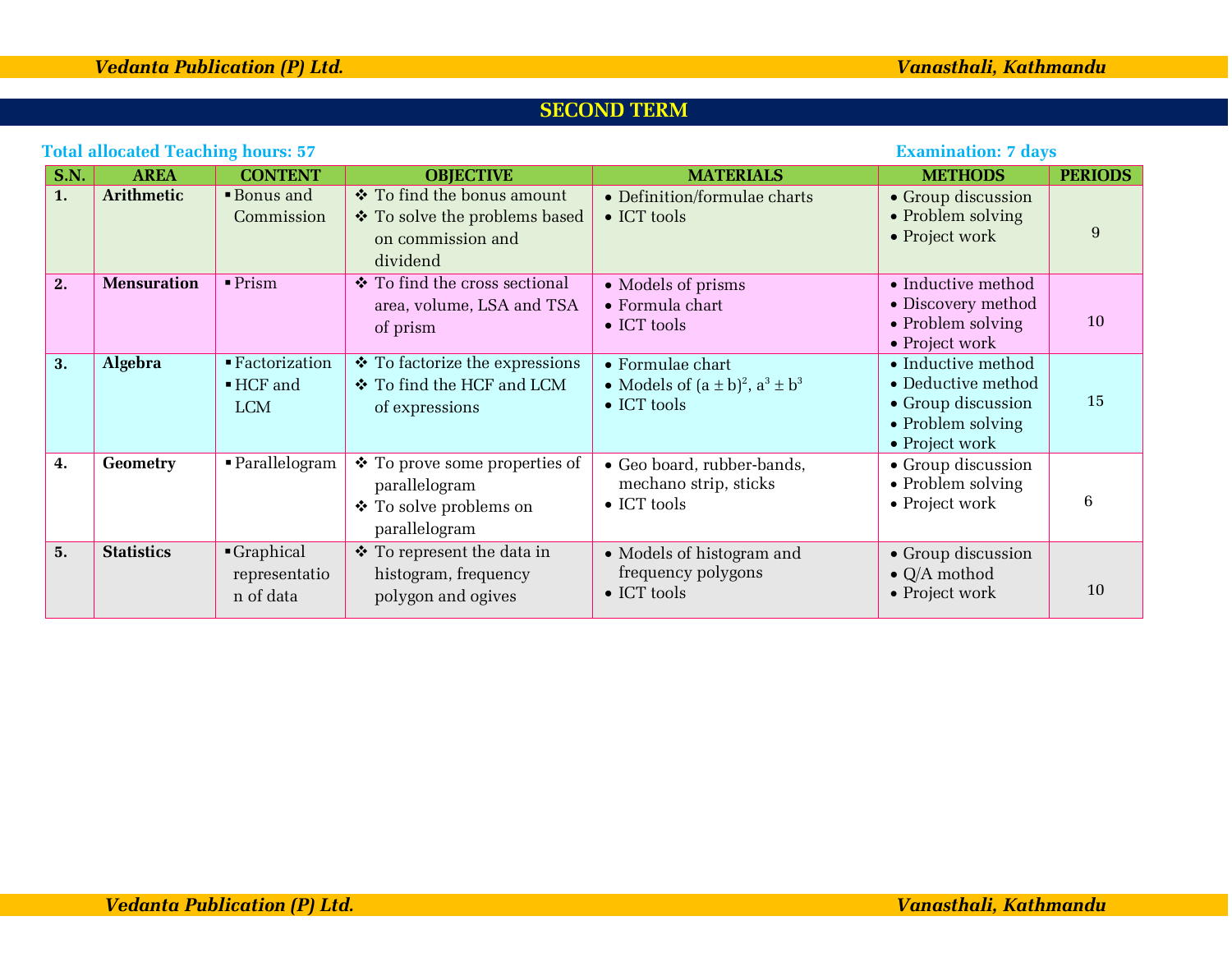## **THIRD TERM**

| <b>Total allocated Teaching hours: 71</b> |                     |                                                                                   |                                                                                                                                                                       | <b>Examination: 7 days</b>                                             |                                                                                                                               |                |
|-------------------------------------------|---------------------|-----------------------------------------------------------------------------------|-----------------------------------------------------------------------------------------------------------------------------------------------------------------------|------------------------------------------------------------------------|-------------------------------------------------------------------------------------------------------------------------------|----------------|
| <b>S.N.</b>                               | <b>AREA</b>         | <b>CONTENT</b>                                                                    | <b>OBJECTIVE</b>                                                                                                                                                      | <b>MATERIALS</b>                                                       | <b>METHODS</b>                                                                                                                | <b>PERIODS</b> |
| 1.                                        | <b>Arithmetic</b>   | $\blacksquare$ Home<br>arithmetic                                                 | ❖ To find the electricity charge<br>❖ To find the telephone bill,<br>water bill<br>❖ To find the taxi fare                                                            | • Electricity bill<br>• Telephone bill<br>$\bullet$ ICT tools          | • Group discussion<br>• Problem solving<br>• Project work                                                                     | 9              |
| 2.                                        | <b>Mensuration</b>  | • Cylinder and<br>sphere                                                          | ❖ To find the volume and<br>surface area of cylinder and<br>sphere/hemisphere                                                                                         | • Models of cylinder, sphere<br>• Formula chart<br>$\bullet$ ICT tools | • Inductive method<br>• Discovery method<br>• Problem solving<br>• Project work                                               | 10             |
| 3.                                        | <b>Algebra</b>      | • Sequence and<br><b>Series</b><br>$\blacksquare$ Simultaneous<br>equations       | ❖ To find the general term of<br>AP and GP<br>❖ To solve the problems<br>related to simultaneous<br>equations                                                         | • Different patterns of numbers<br>$\bullet$ ICT tools                 | $\bullet$ Inductive method<br>$\bullet$ Deductive method<br>$\bullet$ Group discussion<br>• Problem solving<br>• Project work | 15             |
| 4.                                        | Geometry            | ■ Construction<br>$\blacksquare$ Circle                                           | ❖ To construct rhombus,<br>quadrilateral and trapezium<br>❖ To verify certain relations<br>among chords and distance<br>from the centre of the circle<br>to the chord | • Ruler, Compass<br>$\bullet$ ICT tools                                | • Group discussion<br>• Problem solving<br>• Project work                                                                     | 15             |
| 5.                                        | <b>Statistics</b>   | $\blacksquare$ Probability                                                        | ❖ To find the probability an<br>event                                                                                                                                 | • Dice, coin, playing cards<br>$\bullet$ ICT tools                     | • Group discussion<br>$\bullet$ Q/A method<br>• Project work                                                                  | 5              |
| 6.                                        | <b>Trigonometry</b> | ■ Trigonometric<br>ratios<br>■ Trigonometric<br>ratios of some<br>standard angles | ❖ To find the trigonometric<br>ratios of a reference angle<br>❖ To find the trigonometric<br>ratios of standard angles and<br>its application                         | • Unit circle<br>• Clinometers<br>• Hypsometer<br>• ICT tools          | • Inductive method<br>• Deductive method<br>• Group discussion<br>• Problem solving<br>• Project work                         | 10             |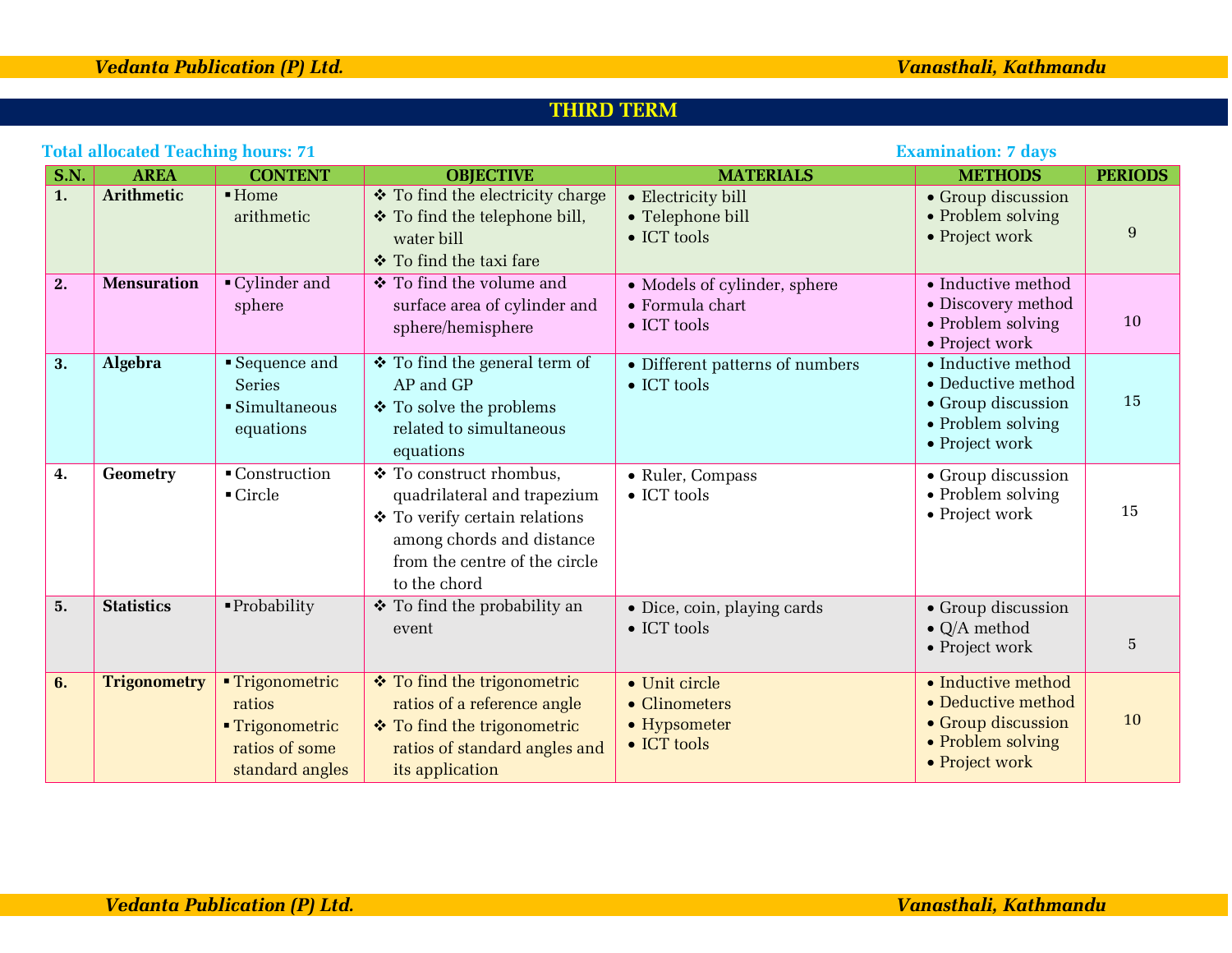# Proposed Grid for 1<sup>st</sup> Term-2079

**This Grid and Model Questions Set is prepared as designed by CDC for class 6 and class 7.**

| <b>Cognitive Level</b> | No. of items | <b>Marks</b>                                |
|------------------------|--------------|---------------------------------------------|
| Knowledge              | 12           | $12 \times 1 = 12$                          |
| Understanding          |              | $9 \times 2 = 18$                           |
| Application            | $2+6+2=10$   | $2 \times 2 + 6 \times 3 + 2 \times 4 = 30$ |
| Higher Ability         | $6 + 1 = 7$  | $6 \times 2 + 1 \times 3 = 15$              |
| <b>Total</b>           | 38           | 75                                          |

## Proposed Sample Question Set for 1<sup>st</sup> Terminal Examination

## **Compulsory Mathematics**

### **F.M.: 75 Time: 3 hours**

## *Attempt all the questions.*

**1.** Three students Abhilasha, Bikash and Chhiring were asked to write down their own sets of numbers under the universal set  $U = \{1, 2, 3, \ldots, 10\}$  in a day in the board. They wrote down the following sets.

A= {1, 2, 3, 4, 5}, B = {1, 3, 5, 7, 9} and C = {2, 3, 5, 7} **(a)** Find A B C. **1 (b)** Show A B C in a Venn-diagram by shading. **1**

- **(c)** Verify that  $\overline{A} \cap (B \cup C) = (C A) \cup (B A)$  3
- **2.** Let,  $U = \{a, b, c, d, e, f, g, h, i, j\}$  is a universal set and  $P = \{a, b, c, d, e\}$  and  $Q = \{c, h, i, e, f\}$  are the subsets of U.
	- **(a)** Find  $n_o(P)$ . **1**
	- **(b)** How many elements are there in  $P \triangle Q$ ? **2**

**3.** The present rate of income tax fixed by Inland Revenue Department (IRD) for the fiscal year 2079/80 is given below.

| For individual              | For couple                 | Tax rate |
|-----------------------------|----------------------------|----------|
| Up to $\text{Rs } 5,00,000$ | Up to Rs $6,00,000$        | $1\%$    |
| Rs 5,00,001 to Rs 6,00,000  | Rs 6,00,001 to Rs 7,00,000 | 10%      |
| Rs 6,00,001 to Rs 8,00,000  | Rs 7,00,001 to Rs 9,00,000 | 20%      |

The monthly salary of Suresh, an unmarried servant in a bank, is Rs 40,000 and his annual income is equivalent to his salary of 15 months. Similarly, the monthly salary of Bina, a married civil servant is Rs 48,025 and her annual income is equivalent to her salary of 13 months including festival expense.

- **(a)** What is the rate of social security tax? **1**
- **(b)** How much tax should be paid by Suresh? **2**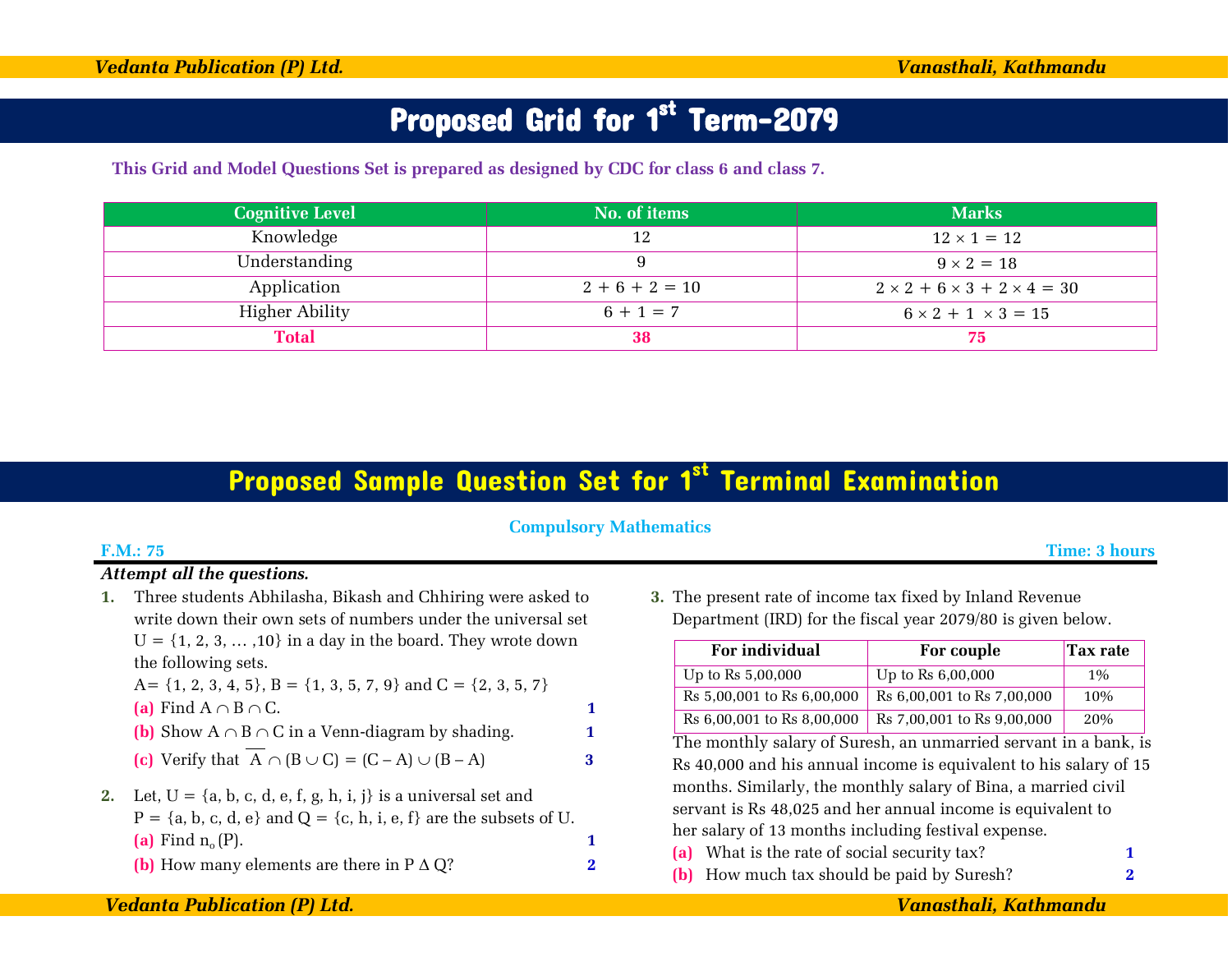### *Vedanta Publication (P) Ltd. Vanasthali, Kathmandu*

- **(c)** How much tax should be paid by Bina? **2**
- **(d)** Who pays more income tax and by how much percent? **1**
- **4.** Mr. Lama deposited Rs. 5,00,000 for 4 years in his fixed account at a commercial bank.
	- **(a)** If the bank pays him the simple interest at the rate of 10% p.a., find the interest. **2**
	- **(b)** If 5% of interest is charged as income tax, find the net income tax. **1**
	- **(c)** Find the net interest after paying tax. **1**
- **5.** A shopkeeper purchases a cycle for Rs 4,000 and fixes its marked price 20% above the cost price.
	- **(a)** What is the marked price of the bicycle? **1**
	- **(b)** If he allows 20% discount on it, how much discount does a customer get? **1**
	- **(c)** If he sells it with 13% VAT, how much does a customer pay for it? **2**
	- **(d)** If he allows only 10% discount on it, by how much more amount should a customer pay for it than allowing 20% discount with 13% VAT? **2**
- **6.** An umbrella is made by stitching 8 triangular pieces of cloth of two different colors as shown in the figure. Each piece measures 50 cm, 50 cm and 28 cm.
	- **(a)** Write down the formula used to find the area of a triangular piece of cloth. **1**
	- **(b)** How is the area of a piece of cloth? **2**
	- **(c)** How much cloth is required to make the umbrella **1**
- **7.** Mr. Sherpa has an apple farm in Mustang which is in the shape of a rhombus. The diagonals of the field are 240 m and 320 m respectively.
	- **(a)** Find the area of his farm. **2**
	- **(b)** How many Aanas are there in 1 Ropani? **1**
	- **(c)** If 508.72  $m^2 = 1$  Ropani, find the area of his farm in Ropani and Anna. **2**

| 8.  | The guest room in Sandhya's house is 10 m long, 8 m<br>wide and 4.5 m high. It contains two windows of size                 |                         |   |
|-----|-----------------------------------------------------------------------------------------------------------------------------|-------------------------|---|
|     | $2 m \times 1.5 m$ each and a door of size $1 m \times 4 m$ .                                                               |                         |   |
|     | (a) What is the formula for finding the area of four walls                                                                  |                         |   |
|     | of a rectangular room?                                                                                                      | 1                       |   |
|     | (b) Find the area of the four walls including the door and                                                                  |                         |   |
|     | window.                                                                                                                     | $\overline{\mathbf{2}}$ |   |
|     | (c) If her parents wish to paste the walls with 3D paper,                                                                   |                         |   |
|     | find the area of the walls covered with paper.                                                                              | 2                       |   |
|     | (d) If the size of each piece of paper is 8 sq. m, how many                                                                 |                         |   |
|     | pieces of wallpaper are required for the room?                                                                              | 1                       |   |
|     |                                                                                                                             |                         |   |
| 9.  | Solve the following problems.                                                                                               |                         |   |
|     | (a) What is the value of $(5x)^{\circ}$ , $x \neq 0$ ?                                                                      | 1                       |   |
|     | Simplify: $(a^{x + y})^{x - y} \times (a^{y + z})^{y - z} \times (a^{z - x})^{z + x}$<br>(b)                                | 2                       |   |
|     | (c) Prove that: $\frac{3^{x+1} + 3^x}{4 \times 3^x} = 1$                                                                    | $\bf{2}$                |   |
| 10. | (a) Simplify: $\frac{1}{1+x^{a-b}} + \frac{1}{1+x^{b-a}}$                                                                   | $\overline{\mathbf{2}}$ |   |
|     | (b) Evaluate: $\sqrt[3]{\sqrt{64}}$ <sup>-1</sup>                                                                           | $\bf{2}$                |   |
| 11. | Simplify:                                                                                                                   | 4                       |   |
|     | $\frac{1}{1 + x^{a-b} + x^{c-b}} + \frac{1}{1 + x^{b-c} + x^{a-c}} + \frac{1}{1 + x^{c-a} + x^{b-a}}$                       |                         |   |
| 12. | If $a = x^{q+r}.y^p$ , $b = x^{r+p}.y^q$ and $c = x^{p+q}.y^r$ , prove that:<br>$a^{q-r} \times b^{r-p} \times c^{p-q} = 1$ | 4                       |   |
| 13. | A<br>Udip joined three sticks AB, AC and BD                                                                                 |                         |   |
|     | and formed the figure as shown                                                                                              |                         |   |
|     | alongside.                                                                                                                  |                         |   |
|     | Then, he mesured ∠BAC, ∠ABC and<br>B                                                                                        | Ċ                       | D |
|     |                                                                                                                             |                         |   |
|     | $\angle$ ACD,                                                                                                               |                         |   |
|     | (a) What relationship would he get among $\angle BAC$ , $\angle ABC$                                                        |                         |   |
|     | and ∠ACD?                                                                                                                   | 1                       |   |